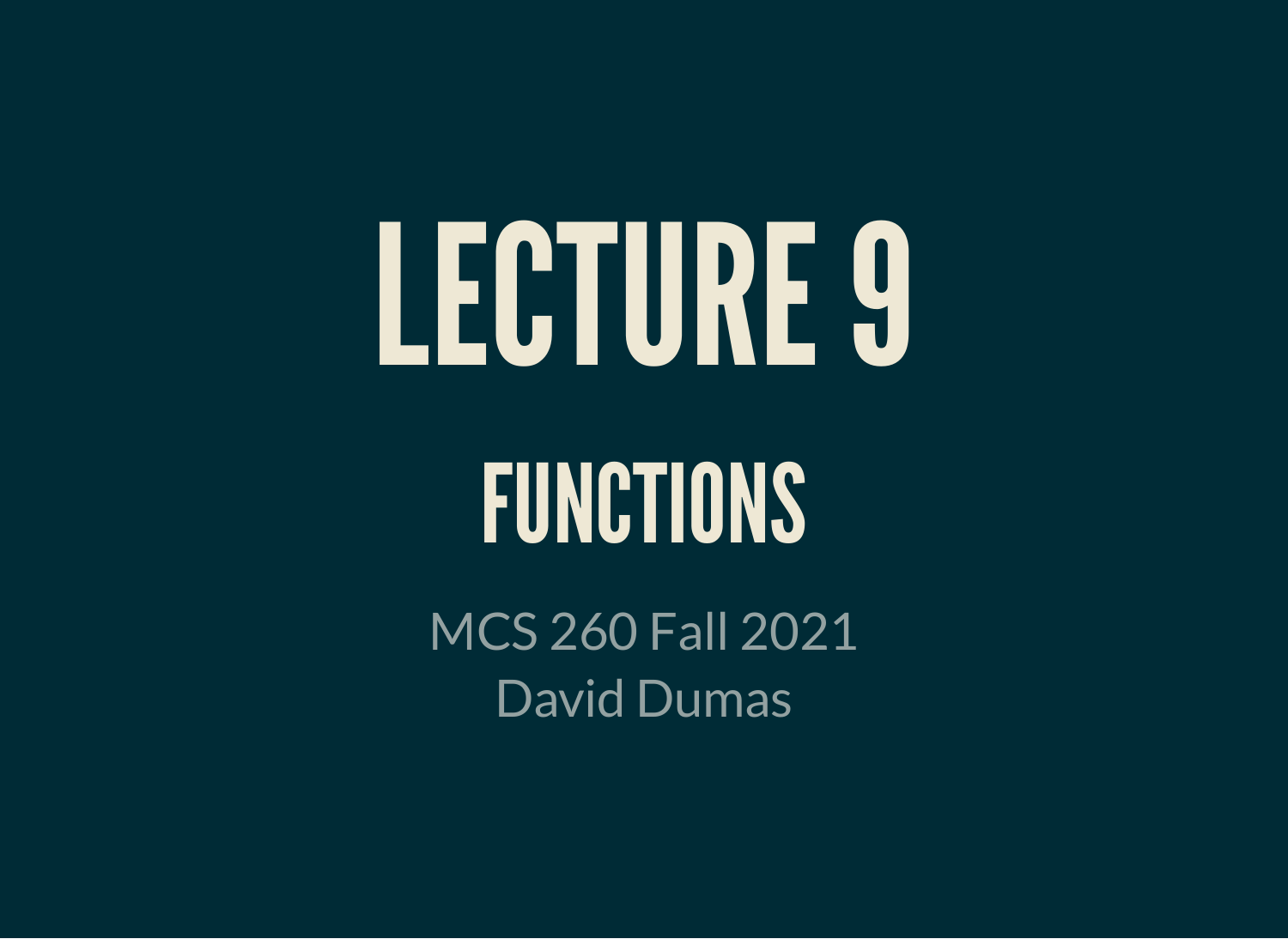# REMINDERS

- Project 1!
	- Due Friday 6pm
	- Submissions open now
	- Autograder enforces project description strictly; use its report to fix minor formatting issues
- Worksheet 4 coming today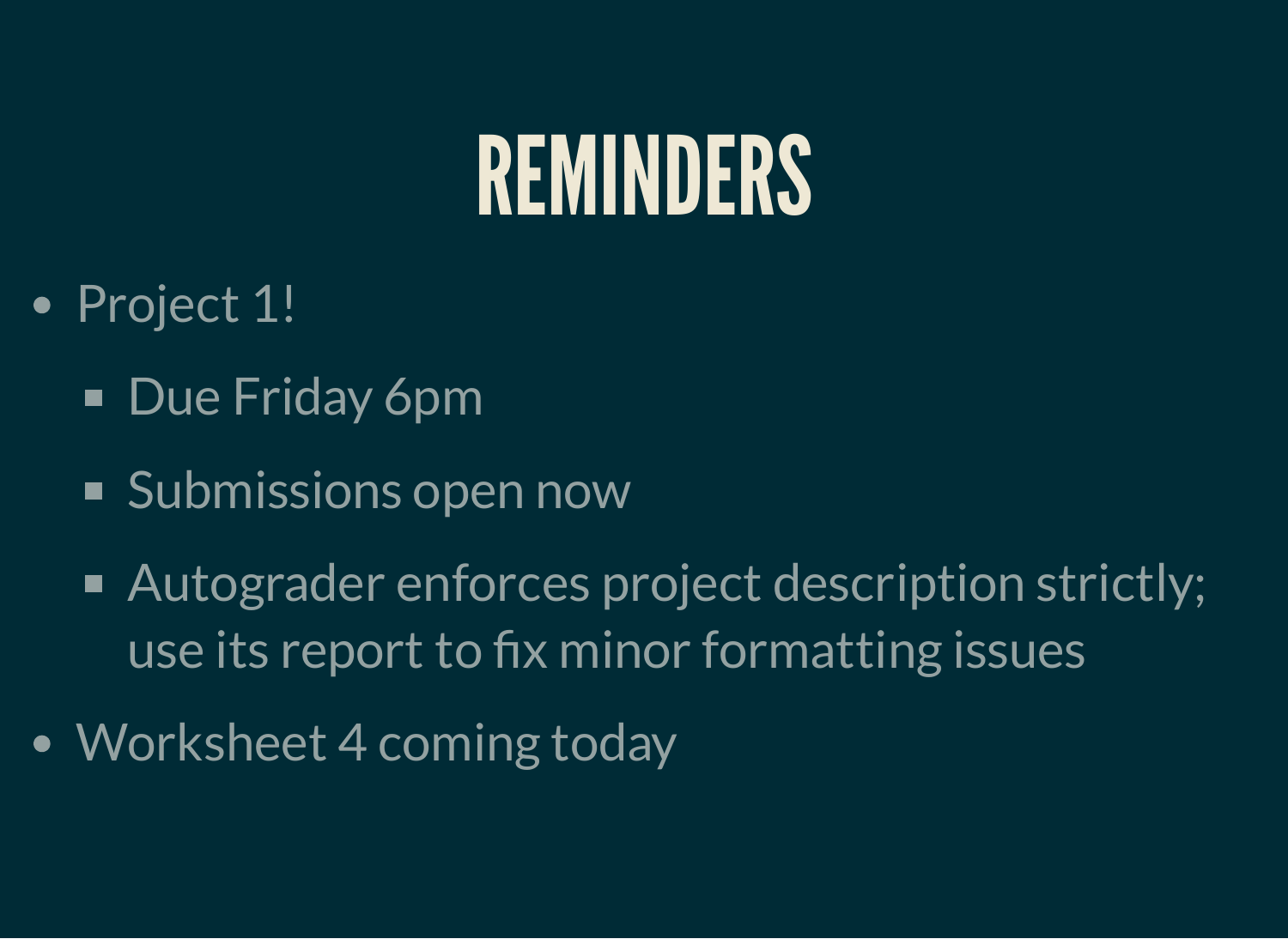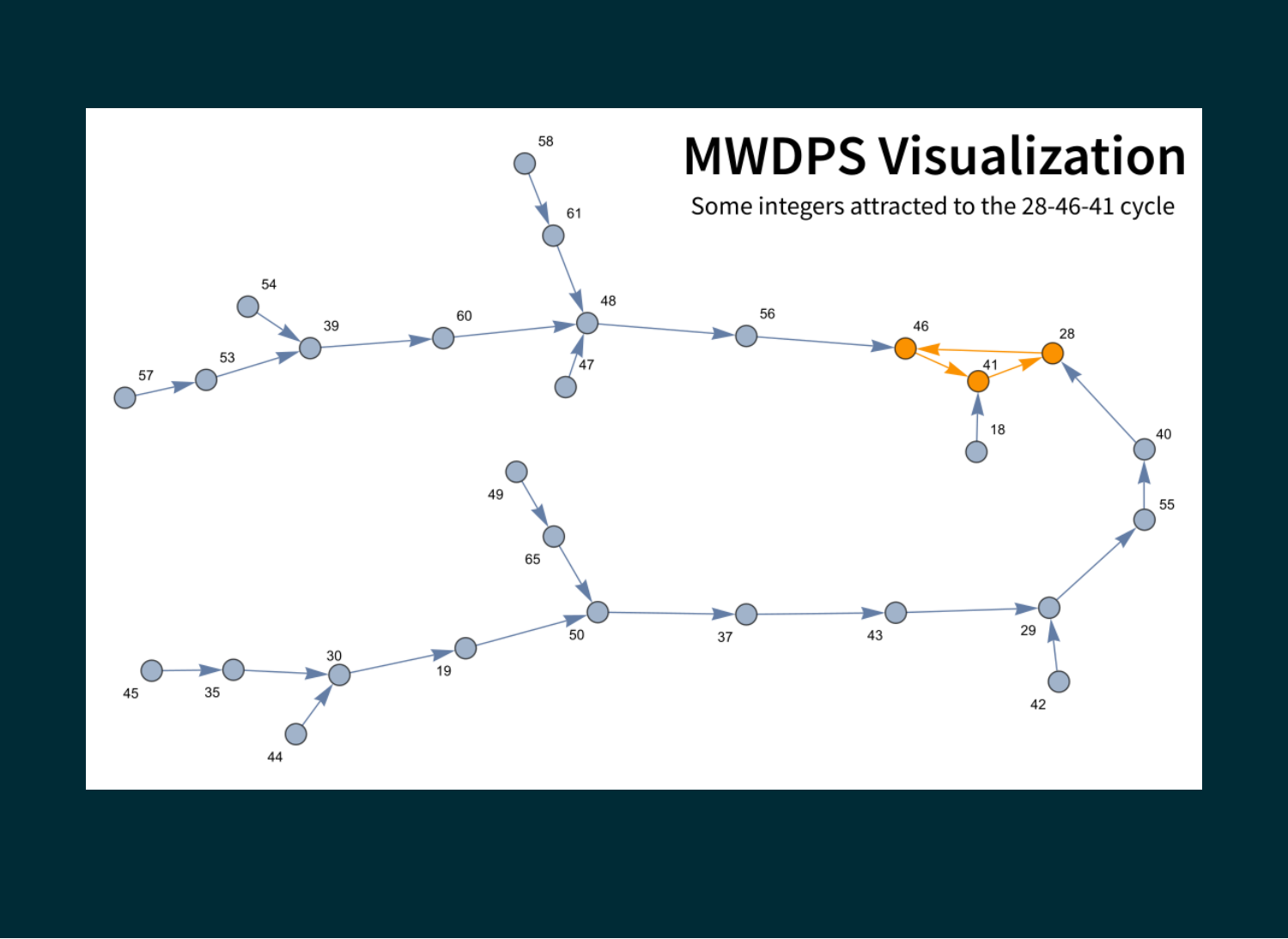We have seen lots of functions:  $\mathtt{input}()$  ,  $\mathtt{print}()$  ,  $\texttt{float}()$ ,  $\texttt{len}()$ ,  $\texttt{enumerate}()$ , ...

These are **built-in functions**, provided by Python. They do useful things, sometimes using data you provide, and sometimes returning a value.

*It is also possible to create your own functions*.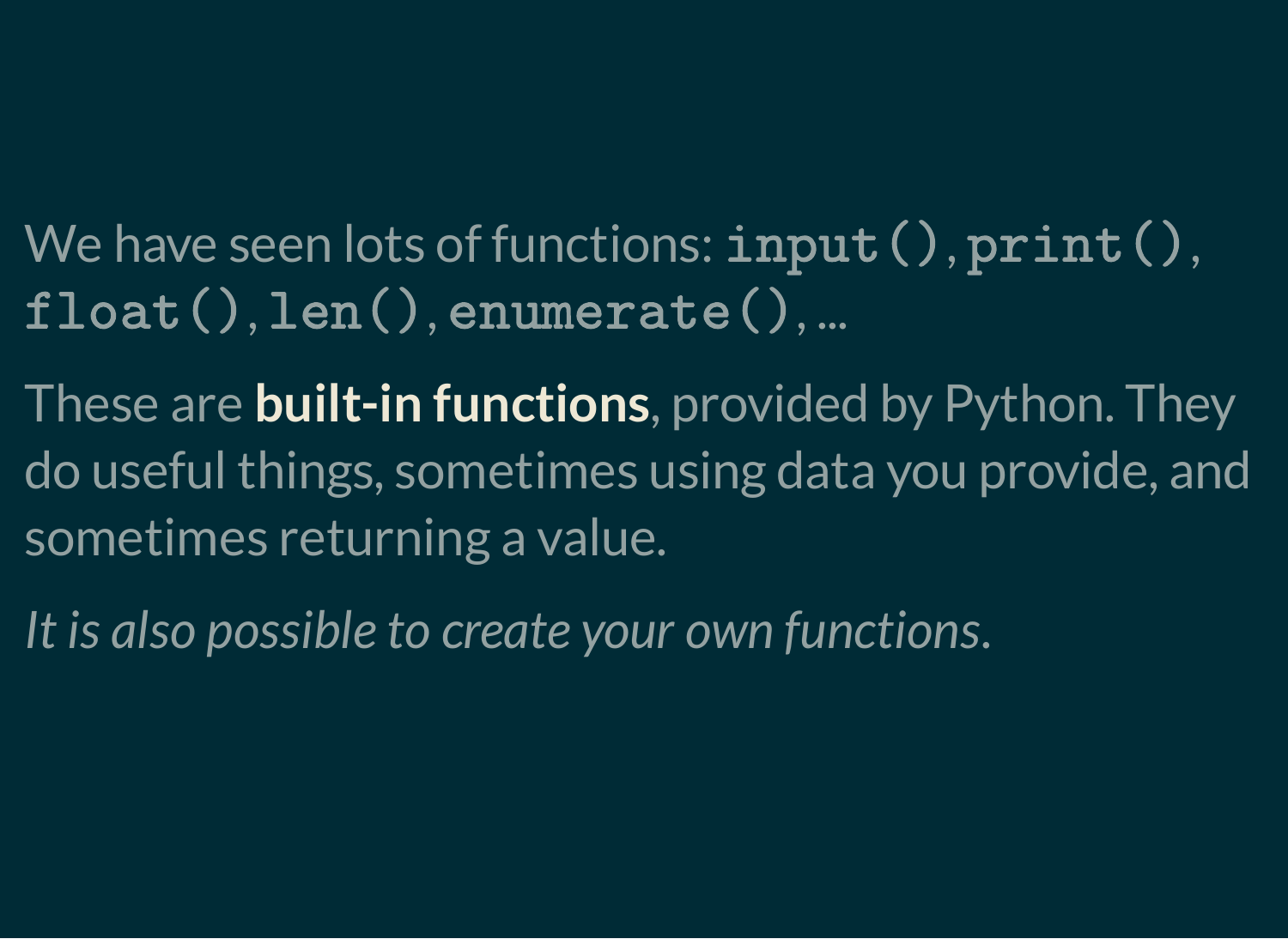#### Syntax for a function definition:

```
def function_name(param0, param1, ...):
     statement
     statement
     return value
```
### The  $\mathtt{param}i$  are  $\mathtt{parameters}.$

Syntax for **calling** a function:

```
function name(arg0, arg1, ...)
```
The  $\arg i$  are arguments. The statements in the function body will run with  $\verb|paramO=argO|,$ , .... param1=arg1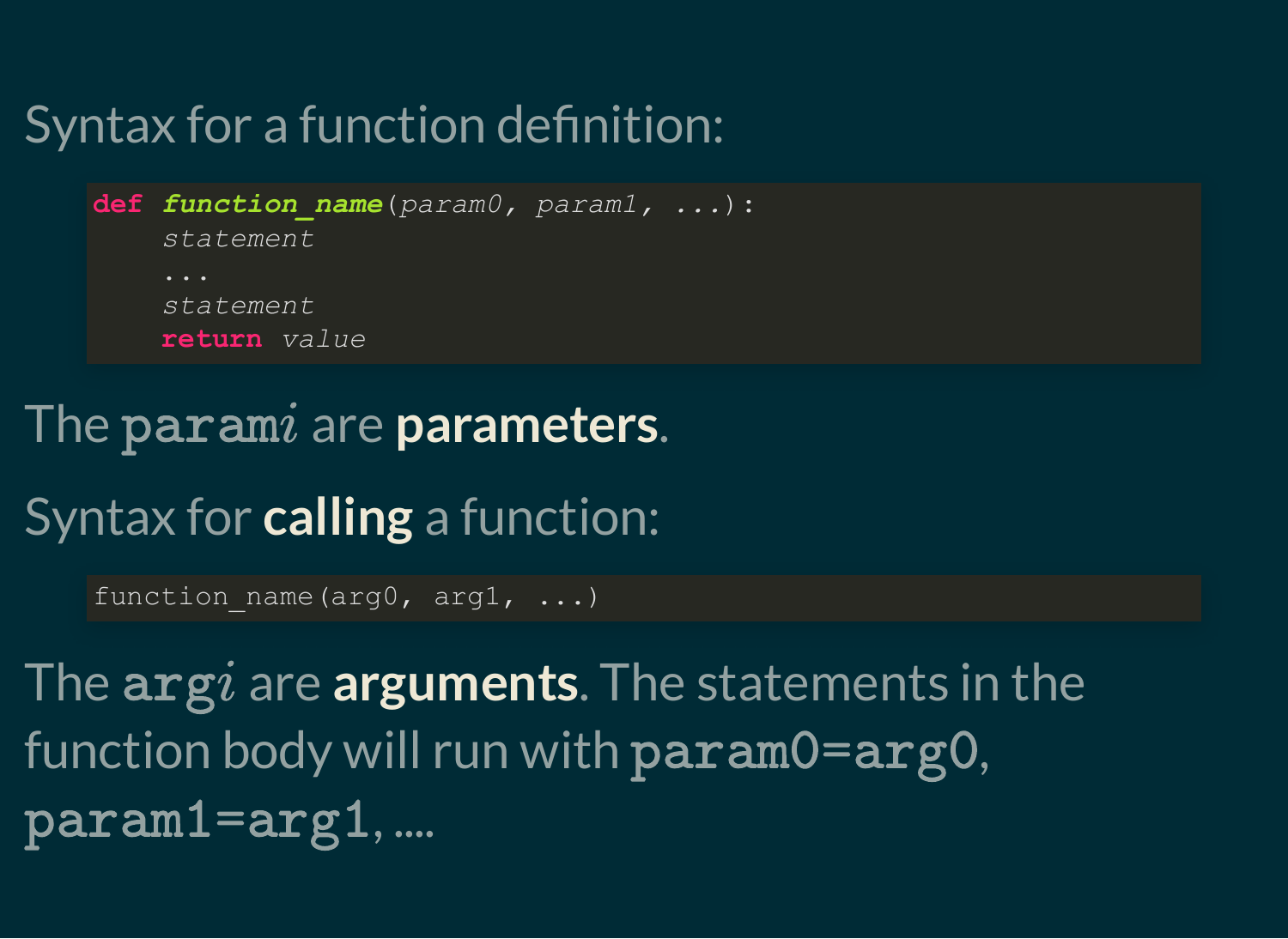# STRING METHODS

 $s =$  "Chapter  $11$ " print(s.lower()) # chapter 11 print(s.upper()) # CHAPTER 11

(We'll discuss more of these soon.)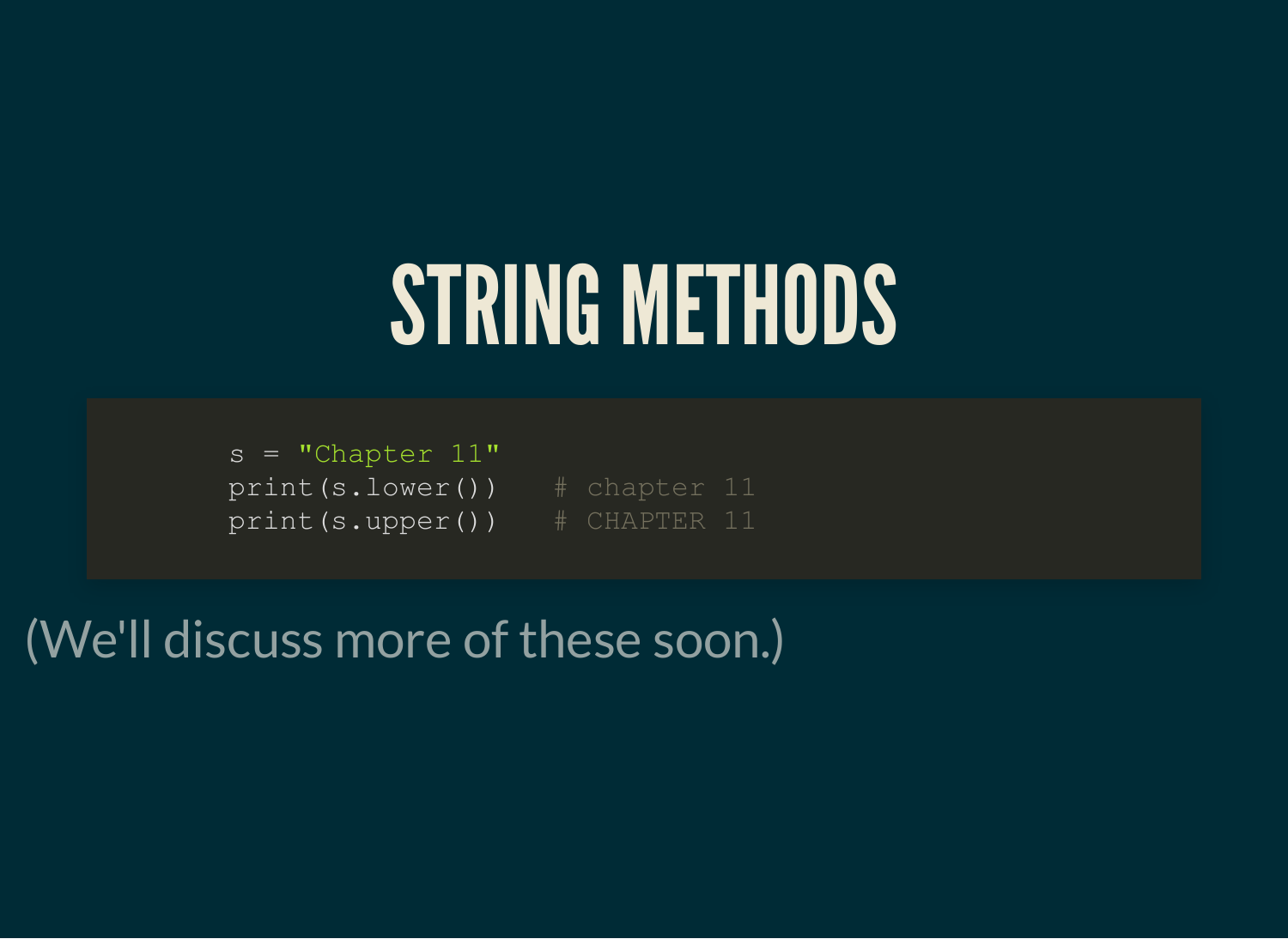### Example: Write a function input yes no() that is like input() but only accepts yes or no.

- Make it flexible enough to accept yes, no, y, n, with any capitalization.
- Regardless of how user enters their answer, the return value should be either "yes" or "no".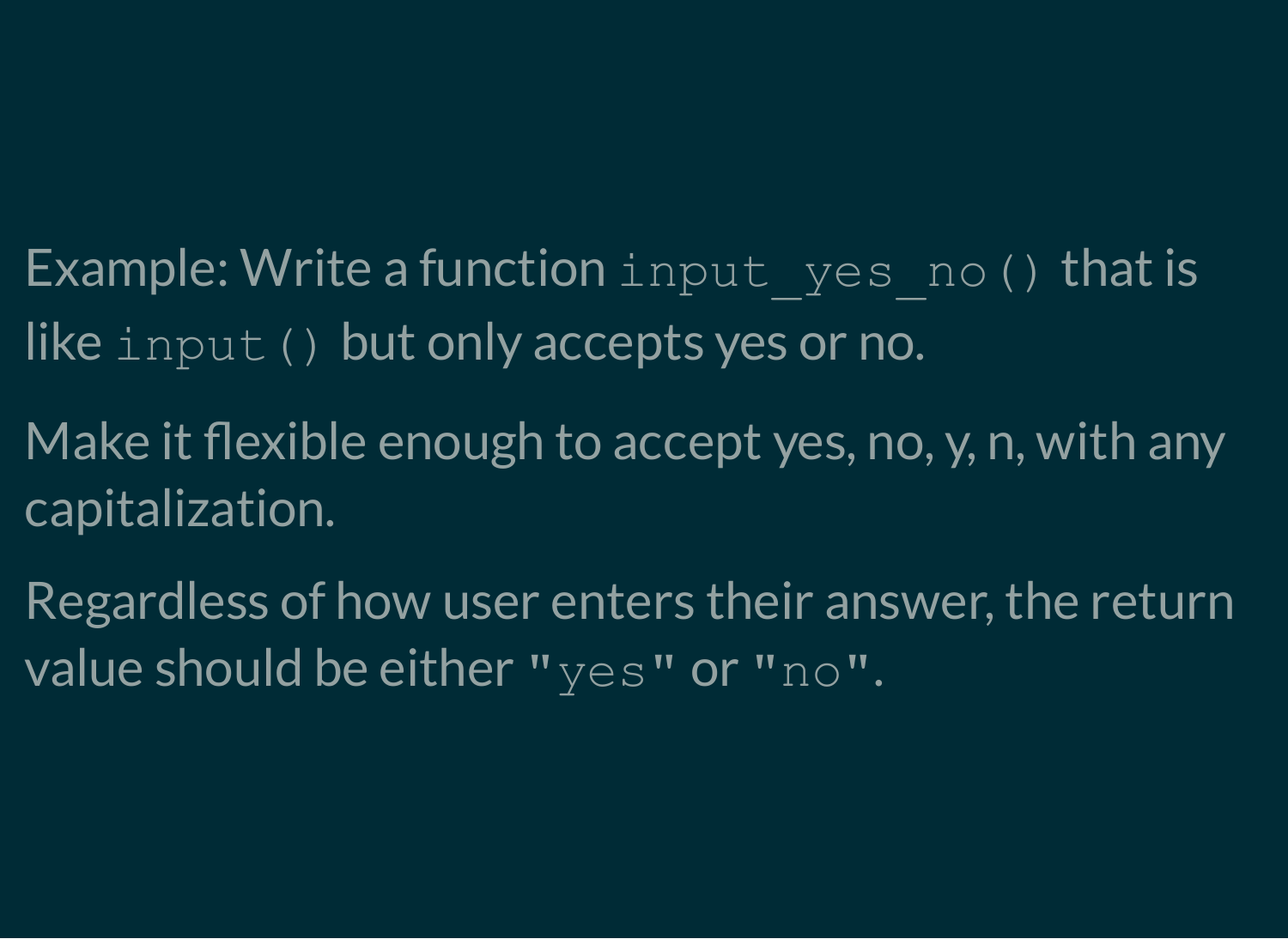```
def input_yes_no():
     while True:
        s = input() # Read string from keyboard
        s = s.lower() # Make all lower case
         if s in ["y","yes"]:
            s = "yes" break
         elif s in ["n","no"]:
            s = "no" break
         else:
             print("Please enter y/yes or n/no.")
     return s
```
#### Now we can use this e.g. as:

```
print("Set all quiz scores to 100?")
if input yes no() == "yes": for i,student in enumerate(roster):
        scores[i] = 100.0
```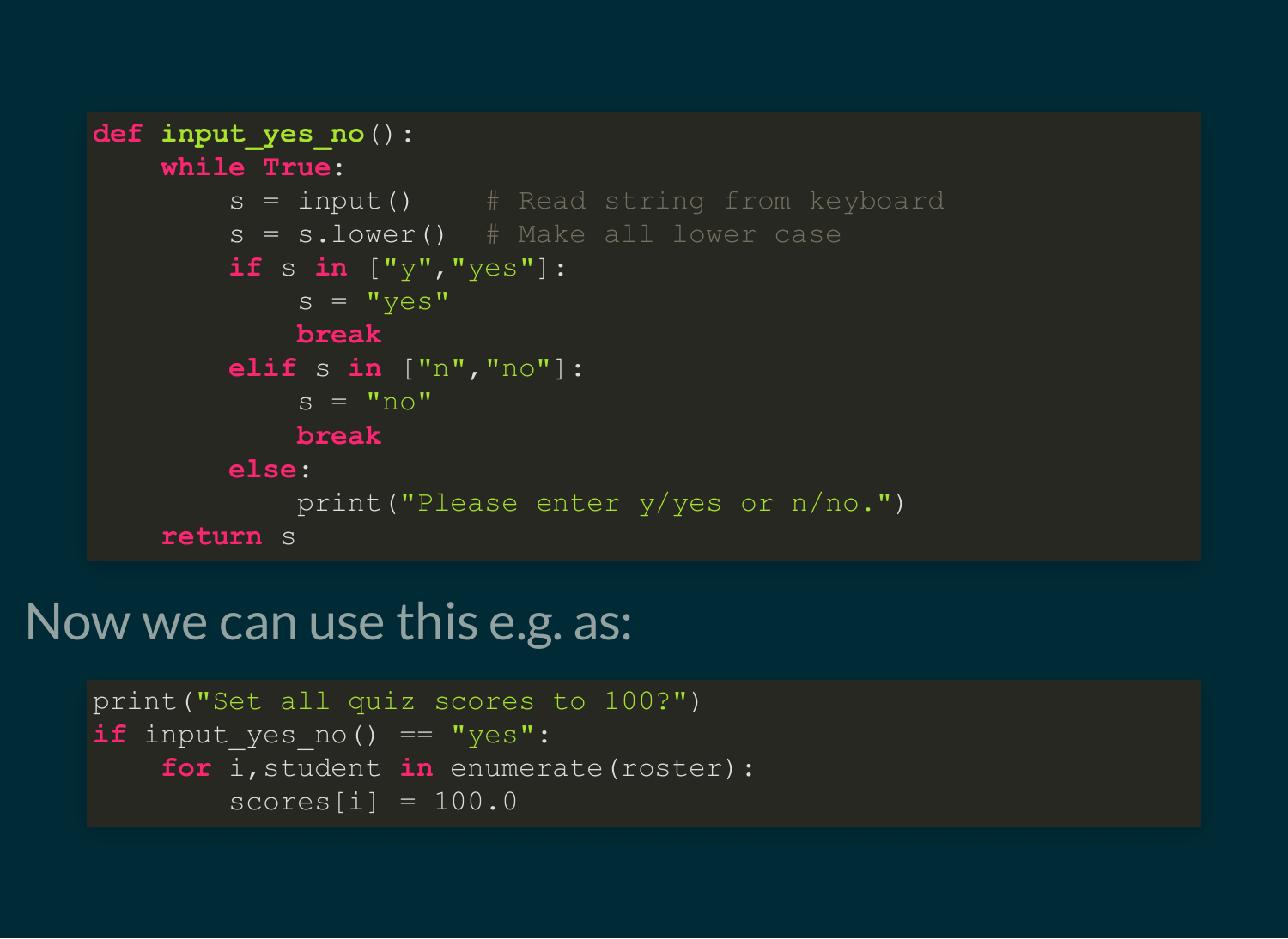A **return** is not required; a function can perform tasks without returning a value.

A return can appear anywhere in the function body to return to the caller immediately.

```
def input_yes_no2():
 """
     Read yes/no from keyboard, allowing single letter or full
     word answers. Returns one of the strings "yes" or "no".
    "" ""
     while True:
        s = input() # Read string from keyboard
        s = s.lower() # Make all lower case
         if s in ["y","yes"]:
             return "yes"
         elif s in ["n","no"]:
             return "no"
         else:
             print("Please enter y/yes or n/no.")
```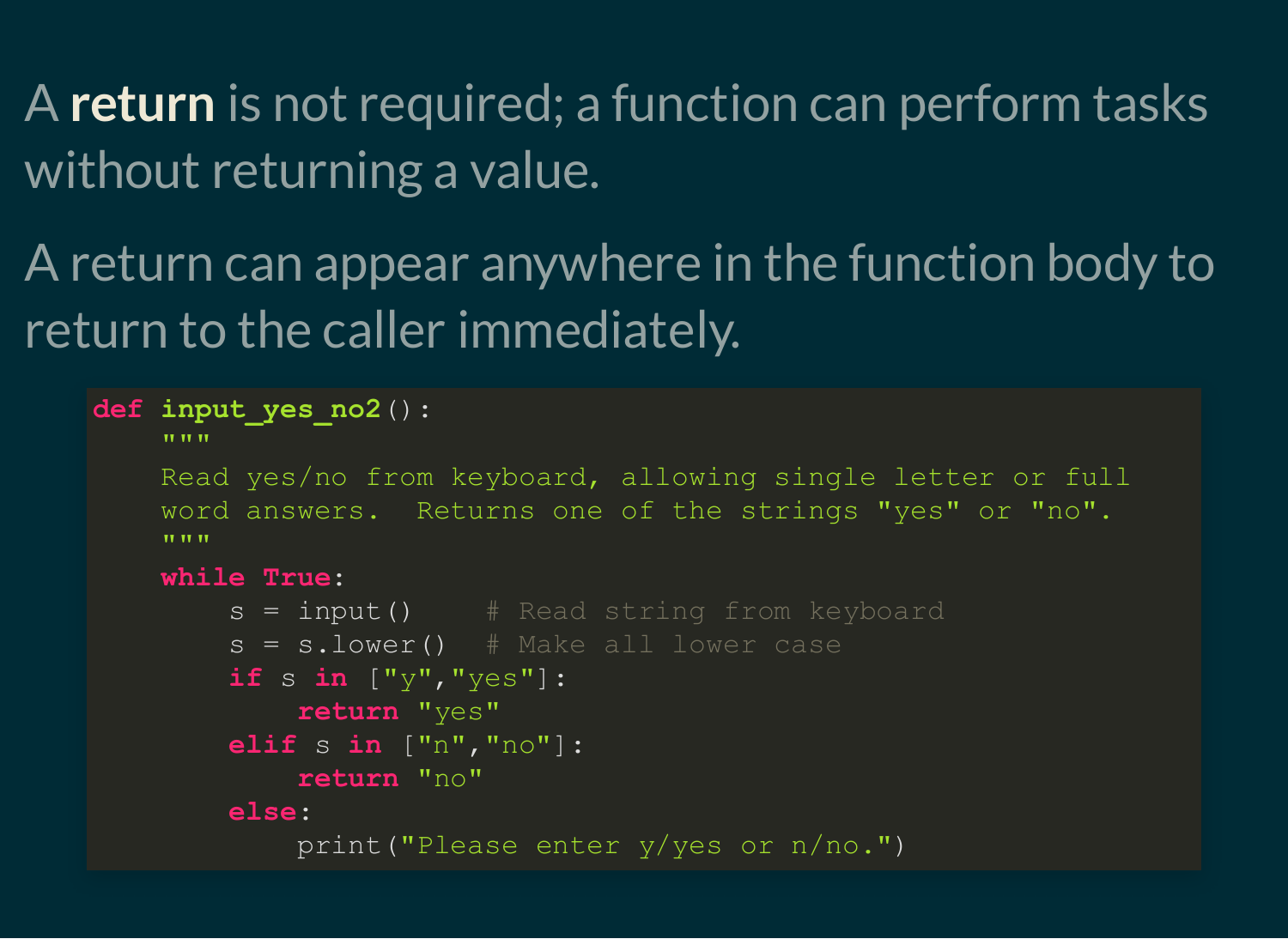# PARAMETERS

Parameters allow a function to accept and use data. The syntax is a list of names in parentheses after the function name. Example:

**def trim**(s, maxlen): """Return the initial segment of sequence s, consisting of at most `maxlen` items.""" **return** s[:maxlen] # Works even if s is short!

Now if we call  $\texttt{trim("picture", 3)}$ , the body of the function runs with  $s=$ "picnic" and  $maxlen=3$ .

These are called **positional arguments**, as they correspond to parameters by position.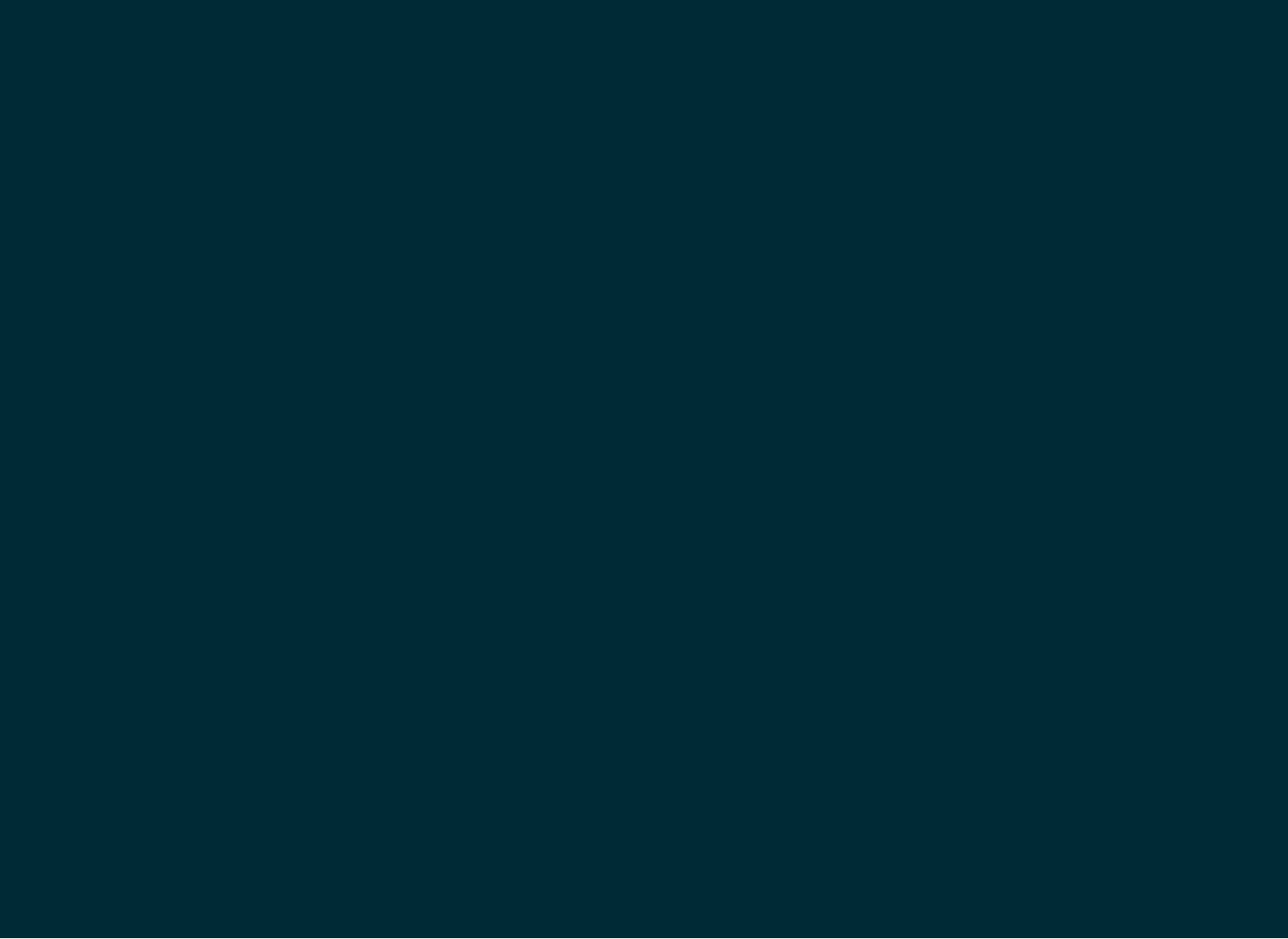#### Parameters can be given default values:

**def increase**(x, addon=5): # Note the default value for addon "Return the sum of `x` and `addon` (defaults to 5)" **return** x+addon

#### When calling a function, arguments can be given positionally, or by name. The latter are **keyword arguments**.

| increase(3)                             | # result is 8 |                                                          |
|-----------------------------------------|---------------|----------------------------------------------------------|
| $increase(3, addon=1)$ # result is 4    |               |                                                          |
| $increase (addon=2, x=3)$ # result is 5 |               |                                                          |
|                                         |               | $increase (addon=2,11)$ # ERROR: pos. args must be first |
|                                         |               | increase(addon=2) # ERROR: arg without default omitted   |